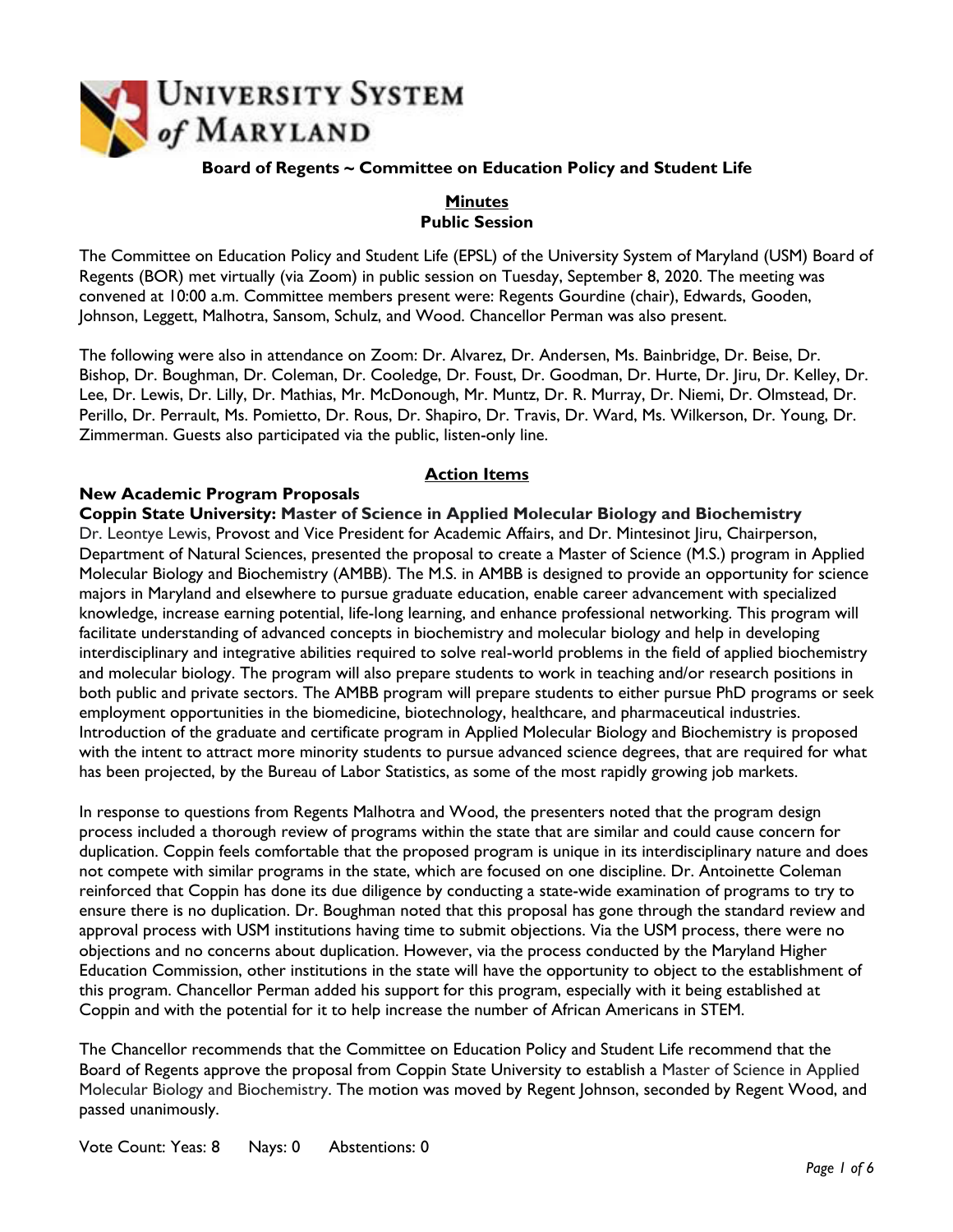# **Coppin State University: Master of Science in Polymers and Materials Sciences**

Dr. Leontye Lewis, Provost and Vice President for Academic Affairs, and Dr. Mintesinot Jiru, Chairperson, Department of Natural Sciences, presented the proposal to create a Master of Science (M.S.) in Polymers and Materials Sciences (PMS) program. The PMS program meets social needs including expanding educational opportunities and choices for minority and educationally disadvantaged students at CSU and the city of Baltimore. The proposed program is designed to give students an understanding of design, synthesis, characterization, and function in a large number of materials. Students will receive an in-depth understanding of the relationships between the structure and properties of materials. This program will address the need for students in the inner city of Baltimore to have greater access to obtaining graduate degrees. The program will ensure equal opportunity for Maryland's diverse citizenry through education and by creating a pipeline to graduate degrees that will increase the number of minorities in the field. The proposed PMS graduate program will address the local and state-wide workforce demand, which, according to the Maryland Department of Labor, will be over 6,000 workers by 2024. Graduates of this program will fill the critical need for trained labor by government agencies and manufacturing companies. Additionally, surveys indicate that current undergraduates within existing biology and chemistry programs would be interested in obtaining the new degree and that Coppin's graduates within the natural sciences desired to remain at the university and pursue relevant graduate degrees if they were available.

In response to an inquiry from Regent Malhotra, the presenters noted that there is important work with polymers and complex materials being done with the Department of Defense and partnerships and agreements are being explored. Chancellor Perman recommended the Coppin team also explore a partnership with the University of Maryland, Baltimore's School of Dentistry, which also works with materials and materials sciences. This proposal has gone through the standard review and approval process with USM institutions having time to submit objections. Via the USM process, there were no objections. It is noted that, via the process conducted by the Maryland Higher Education Commission, other institutions in the state will have the opportunity to object to the establishment of this program. However, the USM staff believes the institution has done its due diligence regarding a state-wide examination of programs to try to ensure there is no duplication.

The Chancellor recommends that the Committee on Education Policy and Student Life recommend that the Board of Regents approve the proposal from Coppin State University to establish a Master of Science in Polymers and Materials Sciences. The motion was moved by Regent Johnson, seconded by Regent Malhotra, and passed unanimously.

Vote Count: Yeas: 8 Nays: 0 Abstentions: 0

# **University of Maryland Eastern Shore: Bachelor of Arts in Digital Media Studies**

Dr. Nancy Niemi, Provost and Vice President for Academic Affairs, and Dr. Dean Cooledge, Associate Professor and Chair, Department of English and Modern Languages, presented the proposal to create a Bachelor of Arts (B.A.) in Digital Media Studies. The program, proposed to begin in the fall semester of 2021, is designed to provide students with the critical knowledge and skills necessary to gain employment and to advance to leadership positions in an industry that is in the midst of a complete upheaval of traditional business models, production methods, and distribution platforms as a result of society's rapid transition to digital, multi-screen, mobile media delivery systems. The curriculum includes foundational coursework including an immersion in the industry's unique style of writing, hands-on video and audio production in both the studio and the field, the basics of computer-generated graphics, and an understanding of media law and ethics. Because digital media is a global industry, students will also be required to complete courses in one of the foreign languages offered by the university's Department of English and Modern Languages including Arabic, Chinese, French, Hindi, Japanese, Portuguese, and Spanish. This is a logical culmination of what was originally called the "telecommunications" curriculum, which has been offered within the department for several decades and currently is offered as a Digital Media minor, and those students have shown interested in this new degree. The program will produce graduates who will be viable candidates for entry-level media positions across a broad cross-section of industry segments such as a production assistant in a broadcast newsroom, an account assistant in a public relations firm, a videographer in a commercial production house, or a social media coordinator. UMES hopes to afford underrepresented students an opportunity to pursue a structured yet dynamic educational program that focuses on the media and entertainment industry while also supporting the industry with a well-qualified, diverse pool of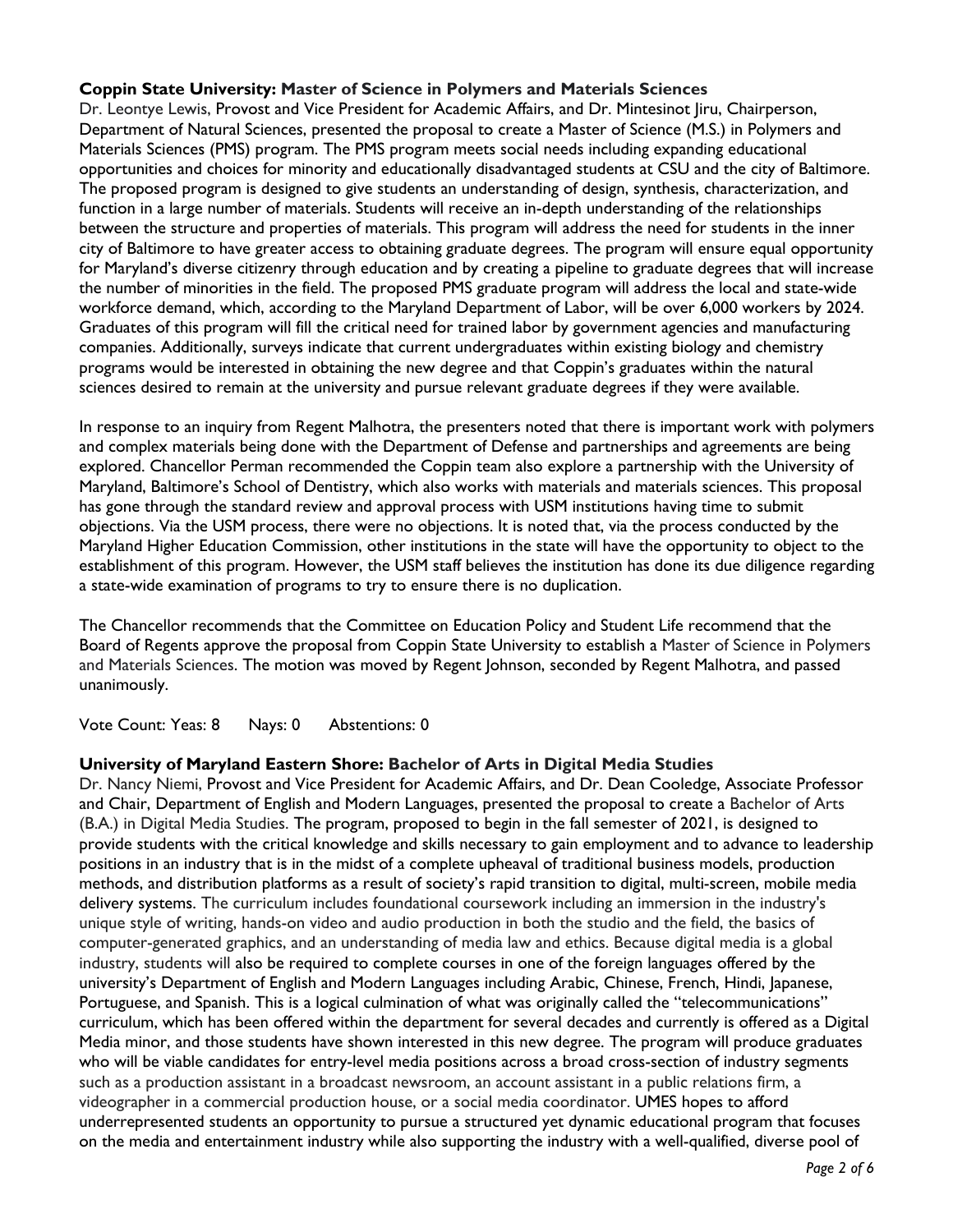applicants who can participate at the highest level of decision making within global media companies. The program will directly target new and emerging media technologies. Students will explore the digital integration of information and entertainment as traditional media business models are rendered obsolete and the industry adapts to a global marketplace.

In response to questions from Regent Sansom, the presenters clarified that UMES is working with WorWic Community College to create transfer pathway possibilities with a related certificate program at the community college. Additionally, while it's possible that this program will have a negative impact on the number of English majors, the creation of this and similar programs is part of a movement to offer creative and more relevant major options, as, nationally, the number of English majors has been declining for a while. This proposal has gone through the standard review and approval process with USM institutions having time to submit objections. Via the USM process, there were no objections. It is noted that, via the process conducted by the Maryland Higher Education Commission, other institutions in the state will have the opportunity to object to the establishment of this program. However, the USM staff believes the institution has done its due diligence regarding a state-wide examination of programs to try to ensure there is no duplication.

The Chancellor recommends that the Committee on Education Policy and Student Life recommend that the Board of Regents approve the proposal from the University of Maryland Eastern Shore to establish a Bachelor of Arts in Digital Media Studies. The motion was moved by Regent Wood, seconded by Regent Johnson, and passed unanimously.

Vote Count: Yeas: 8 Nays: 0 Abstentions: 0

#### **Cultural Diversity Progress Reports**

Dr. Zakiya Lee, Assistant Vice for Academic and Student Affairs, presented this report to the committee. Effective July 1, 2008, the Maryland General Assembly required each institution of postsecondary education to develop and implement a plan for a program of cultural diversity among its students, faculty, and staff. Annually, each institution shall submit its plan through its governing body for review. Subsequently, the governing body shall submit to the Maryland Higher Education Commission (MHEC) a progress report regarding the institutions' implementation or improvement of their plans. Dr. Lee summarized the USM summary, which highlights the following sections of institutions' submissions:

**Section 1: Institutions' summary statements** include major goals, areas of emphasis, strategies for implementation, challenges, successes, and an explanation of how progress is being evaluated. They were also asked to indicate where continued improvement is needed.

### **Section 2: Examples of how institutions are working to increase the numerical representation of traditionally underrepresented groups among students, administrative staff, and faculty**

The two themes seen across USM institutions include: (1) targeting underrepresented students via a variety of recruitment and retention efforts including partnerships with high schools, community colleges, minority-focused organizations and college access groups and (2) focusing on the recruitment, hiring, onboarding, retention, and advancement of underrepresented faculty and staff

### **Section 3: Examples of how institutions are encouraging inclusive interactions and cultural awareness**

Efforts include institution-sponsored diversity and inclusion courses, training, and workshops; the creation or elevation of senior-level diversity officers, councils, and workgroups; as well as programming and other efforts led by student organizations

#### **Section 4: Examples of strategies that have proven most successful in increasing the diversity of faculty and staff**

Strategies focus on all aspects of the recruitment, hiring, onboarding, retention, and advancement of underrepresented faculty and staff being done at the institutional level and within colleges and departments and administrative units. Dr. Lee shared details of Maryland's AGEP PROMISE Academy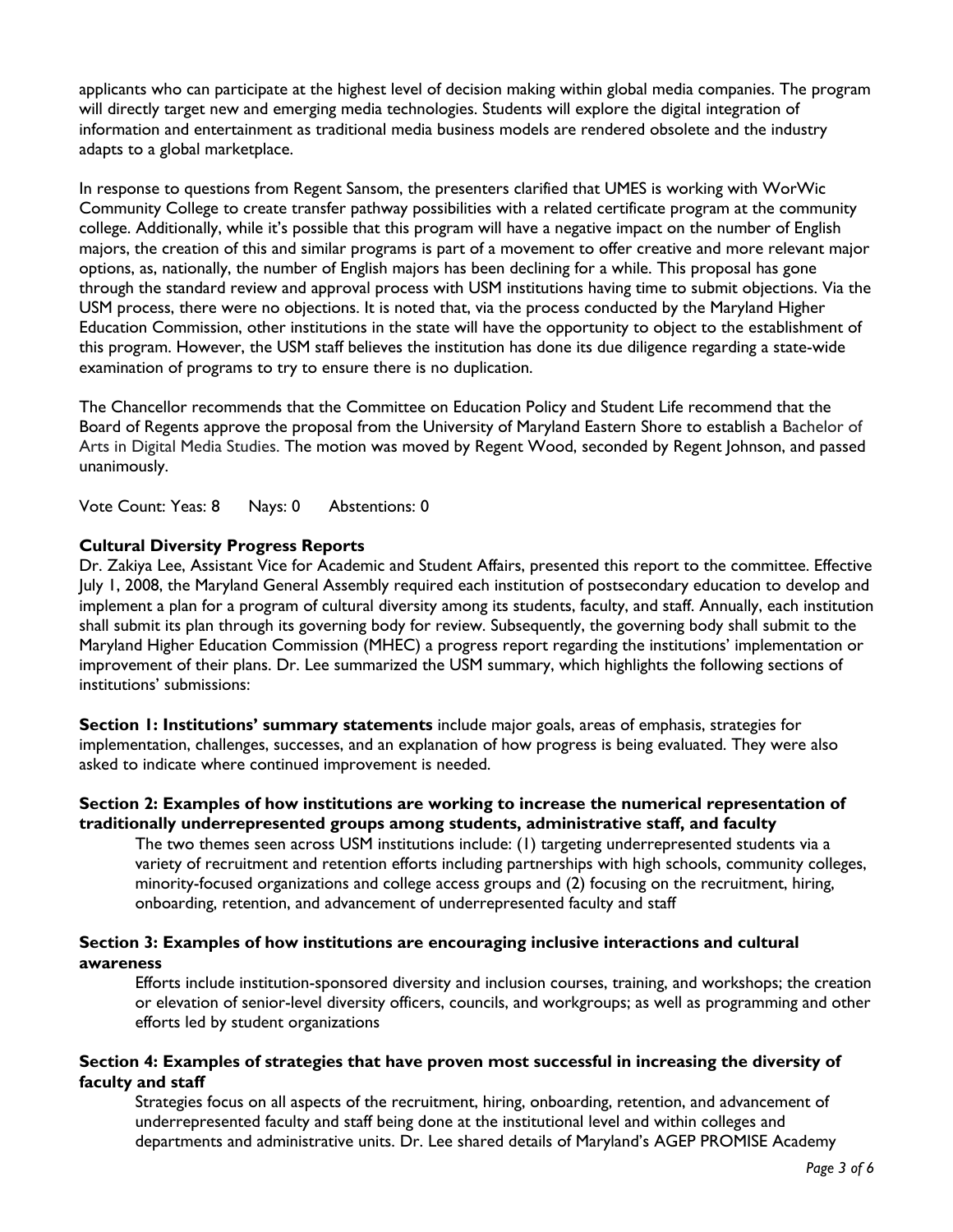Alliance, which was generated to develop, implement, self-study, evaluate, and disseminate a state-level model to increase the number of historically underrepresented minority tenure-track faculty in the biomedical sciences. UMBC, UMB, UMCP, Salisbury, and Towson are members of the alliance whose model includes recruiting and onboarding postdoctoral scholars, supporting them through professional development and mentoring, and converting these scholars into tenure track positions within the University System of Maryland. Beyond the five partner institutions, other USM institutions have been privy to lessons learned from the Alliance. Despite consistent focus, this is where continued much progress is still needed.

### **Section 5: Campus statements regarding the process for the reporting of campus-based hate crimes as consistent with federal requirements under the Clery Act**

All institutions are in compliance with their reporting to the federal government and have processes in place that offer a number of methods by which individuals can report hate crimes and hate bias incidents. Campuses have MOUs with local law enforcement to help ensure that any crimes can be reported and responded to quickly by both internal and external police or security forces. Additionally, several institutions provide education about hate-bias incidents to members of the campus community.

Regents and Chancellor Perman noted/asked/discussed:

- USM's recent initiation of the framework, Toward Racial Equity and Social Justice, that will guide our examination of and work to combat structural racism, should be described in the opening of the report
- Data on staff should be disaggregated by level (i.e., entry-level staff, administration, etc.) and tracked for progression
- Appears that faculty/staff diversification and degree completion progress is being made at a slow rate
- The extent to which current faculty are engaged in and dedicated to faculty diversification efforts
- We must deal with all levels of the pipelines and grow the pool from which USM could welcome diverse students, faculty, staff into our communities
- Accrediting bodies are paying more and more attention to diversity and inclusion indicators. The challenges USM faces are not unique; they are national issues. Although USM institutions have not been cited for diversity and inclusion-related violations, scrutiny may be increasing, and we can get ahead of it
- Campus climate assessments, surveys, and data gathering tools from the Education Advisory Board and the National Survey of Student Engagement help provide indicators to be examined to understand the extent to which campuses are welcoming and inclusive

Where possible, insight was offered by USM staff and campus provosts and vice presidents for student affairs. USM staff will explore the issues and questions that were posed. Additional information can be found in the meeting materials.

The Chancellor recommends that the Committee on Education Policy and Student Life recommend that the Board of Regents approve the 2020 Institutional Programs of Cultural Diversity Annual Progress Report for submission to the Maryland Higher Education Commission.

Vote Count: Yeas: 8 Nays: 0 Abstentions: 0

#### **Information Items**

### **Fall 2020: Preparation for Teaching, Learning, Campus Life, and Student Success**

Months of work, planning, collaboration, and strategizing have gone into planning the Fall 2020 semester. The regents have consistently been engaged in the process with USM officials who have led a number of stakeholder groups to establish critical decision points and plans. Today, Dr. Joann Boughman led a panel including vice presidents for student affairs, Dr. Dane Foust (Salisbury University) and Dr. Patty Perillo (University of Maryland, College Park); provosts, Dr. Melanie Perreault (Towson University) and Dr. Nancy Niemi (University of Maryland Eastern Shore); and Drs. Antoinette Coleman and MJ Bishop from USM's Office of Academic and Student Affairs and the Kirwan Center for Academic Innovation, respectively. Panelists provided additional perspectives on Fall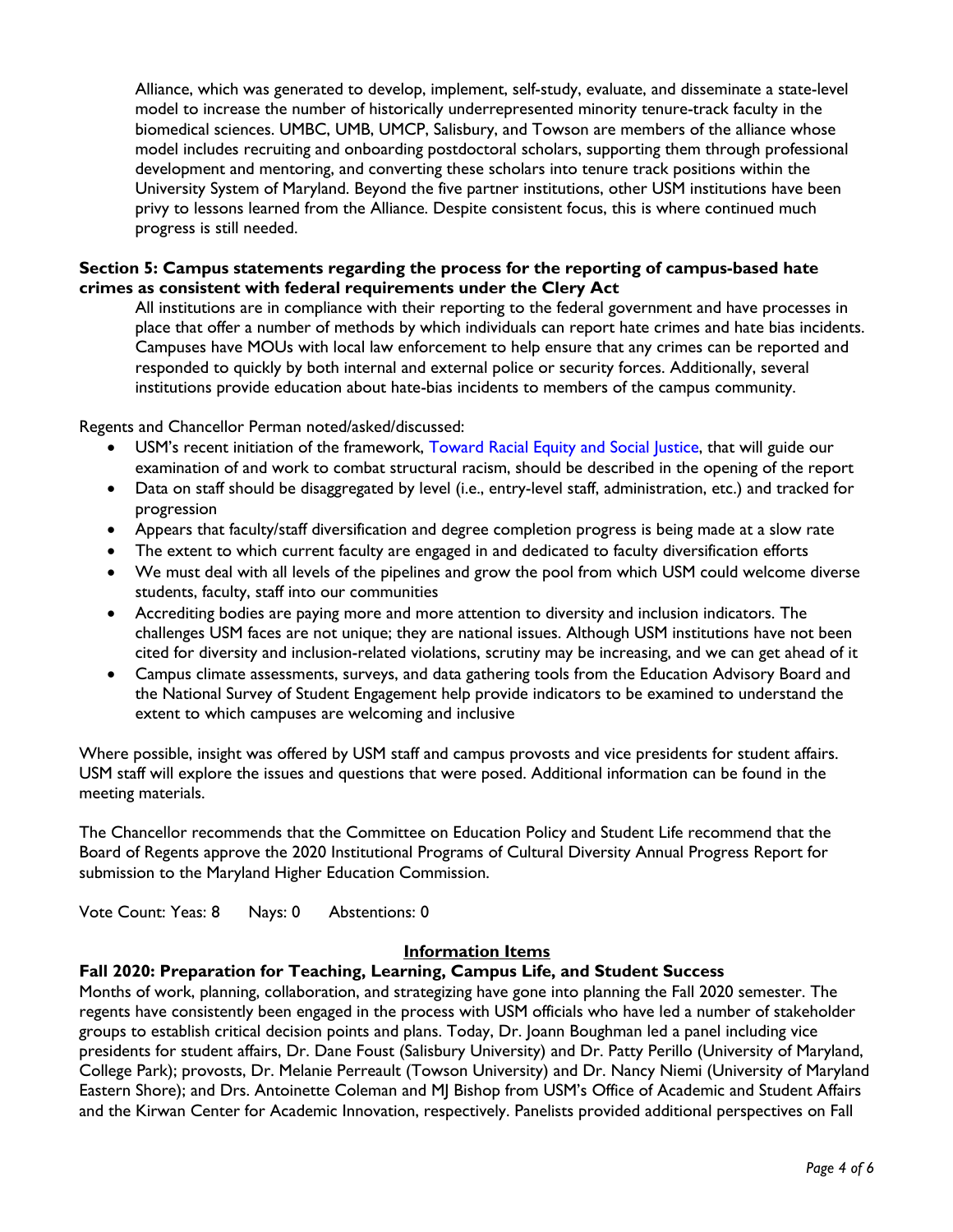2020, as each institution and the USM strive to ensure quality teaching, learning, and campus life in the safest manner possible. Highlights include:

- USM OnTrack partnership fueled by UMGC's donation of their CARES Act money to ramp up online instruction and learning, which is happening via expanded professional development, support for new technologies, and increasing capabilities of campus teaching and learning centers for instructional design support
- Significant work done by and partnerships established among and between enrollment management, registrars, financial aid, admissions, and transfer executives who have put in thousands of hours to bring in and help retain the students who we need to do our work
- Thousands of hours of faculty work over the summer (off-contract and unpaid) to be prepare for fall including being directly responsive to feedback from students regarding ideal teaching and learning dynamics; hopeful that lessons learned will extend beyond the pandemic to ensure permanent improvements in teaching and learning
- Monumental work by many offices on campus along with partners across the state to help slow the spread of COVID by engaging in massive testing efforts including tracking and following up on required prearrival tests and implementing continued testing protocols once community members arrived on campus
- Serious concerns about the mental health of all with special focus on students, many of whom are part of a generation tied to electronic devices with compromised social and coping skills
- Some survey results show cause for concern as students express the degree to which the pandemic is affecting their mental health and, quite possibly, their ability to stay in school and complete their degree
- The challenge of major social and health disparities that stem from the pandemic. For example, (1) faculty can telework while many the staff members who keep our institutions running cannot and (2) technology issues and living situations make it difficult for some students and faculty to teach or learn from home.
- Most students are complying with campus, local, and state masking and social distancing guidelines.
	- $\circ$  Many institutions have asked students, faculty, and staff to sign pledges expressing their dedication to following such guidance;
	- $\circ$  For students, institutions have tied following such guidelines to student conduct processes, and students are being removed and receiving other consequences if guidelines are violated
- Student leadership is also engaged in developing plans and communicating with the campus community, as student government associations and student athletes have provided videos and social media posts to remind their peers to follow safety guidelines
- The goal is to create an environment that supports and keeps everyone safe with hopes that the institutions can keep as many people on campuses as possible, because these professionals have found that there are a number of barriers that make it hard for some students to do their best work remotely
- All hope to stay the current course as much as is safely possible

# **Report on Academic Program Actions Delegated to the Chancellor, 2019-2020**

This item was postponed until the November 3, 2020 EPSL meeting.

# **Voter Engagement Across the USM**

Dr. Nancy Shapiro, Associate Vice Chancellor for Education and Outreach, briefly shared highlights of a variety of efforts in which the USM is engaged around voter engagement:

- Each institution has outreach to the students and staff to encourage voter registration, and every institutional website includes a link on the home page directing students how to register to vote
- Student organizations are working on voter registration and get out the vote activities
- Sharing of election judge recruitment and information sharing via a special request from the state officials
- Engagement with the USM Student Council to share information and encourage student leaders to further encourage their campus peers
- Creation of a Civic Engagement Student Leadership Committee, with student representatives nominated from each institution

# **Education Policy and Student Life Tentative Agenda, 2020-2021**